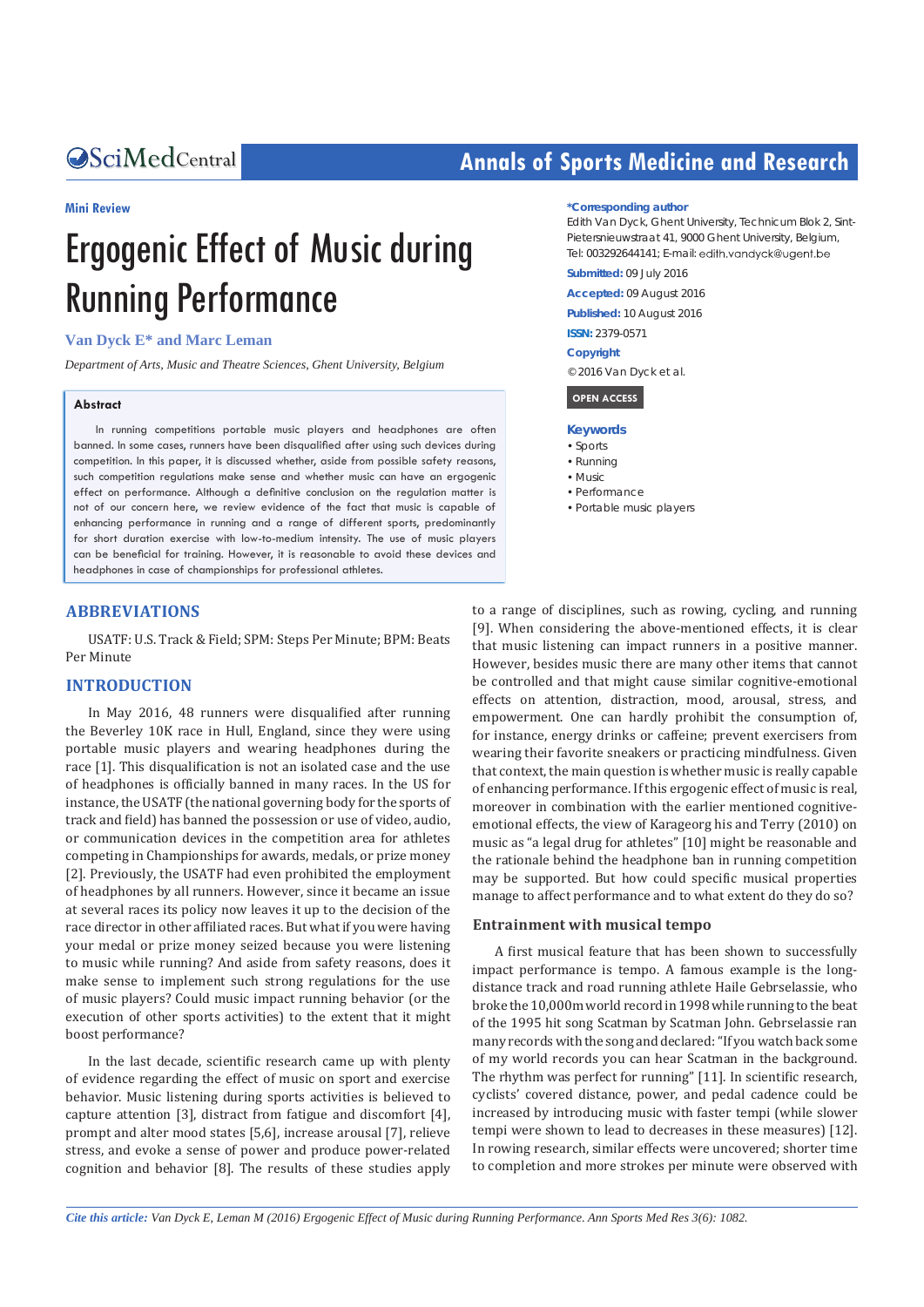## **OSciMedCentral**

faster tempi [13]. Results of studies on running behavior are well in line with these observations, revealing a positive impact of musical tempo boosts on work output (speed and cadence), but also a negative influence in case of tempo decrease [14,15]. Thus, music with a fast tempo tends to act as an external psyching-up stimulus in repetitive endurance activities, while the opposite effect is obtained through the use of slow tempi. It also seems that the disposition to entrain running behavior with a musical tempo is a natural or spontaneous one [16]. However, the level of SPM/BPM entrainment is limited and can only be obtained up to a certain degree, often referred to as the *entrainment basin* [17]. According to this basin, runners proved to be incapable of adapting beyond 2.00% of their original cadence. In addition, the level of entrainment seems to diminish for tempo increases/ decreases of more than 2.50-3.00% [15]. Besides the ergogenic effect of tempo increases, synchronous music was also shown to provide benefits in running performance when compared to asynchronous stimuli [18,19], as it may reduce the energy cost of performance by improving neuromuscular metabolic efficiency [20].

#### **Entrainment with musical expression**

Some studies demonstrated that expressive musical properties might impact performance as well. Edworthy and Waring (2006) revealed that boosts in the loudness of the stimuli enhance running speed [14]. Research on walking behavior suggested that differences in stride length and walking velocity could be linked to specific expressive sound characteristics in the music [21-23]. Examples of such characteristics are energy and pitch related features, but also the way in which these features recur over time [22,23]. These studies revealed that binary emphases in the musical rhythm, stressing each alternating beat, tend to increase walking velocity and stride length, while ternary emphases lead to decreases. In addition, the absence of tonal diversity tends to stimulate walking performance, while a negative effect was observed when introducing increases in the level of complexity of the rhythmic structure. Running performance can also be enhanced through the use of music reported by the exercisers to be motivational [24]. Generally, motivational music has been shown to be rather fast and consisting of catchy melodies and inspiring lyrics, an association with sporting endeavor, and a bright, uplifting harmonic structure [25].

### **Intensity of the exercise**

Research indicated that the ergogenic effect of music depends on the intensity of the exercise. Enhancement effects seem to decrease with increasing intensity levels. At high intensity levels, physiological cues seem to dominate the exerciser's processing capacity, while at the more moderate levels; both musical and physiological cues can be processed in parallel. When the workload becomes too high, the exerciser's attention is typically shifted towards the painful or fatiguing effects of the exercise and music tends to lose its power to influence work output [26-30].

Given the fact that intensities in competition are generally high, and that professional athletes tend to neglect external stimuli more than recreational exercisers, it may be the case that music is less influential at the top level [30,31]. However, the case of Gebrselassie provides a counter example and current trends in research suggest that music tools become more intelligent and adaptive so that they might also impact performance during competition [32,33].

#### **Development of multimodal music interfaces**

With the appearance of a new generation of smart music players [32,33], it becomes possible to personalize real-time manipulations of musical parameters in view of an optimized ergogenic effect. D-Jogger, for example, is an application that uses the accelerometer of a mobile media player to analyze body movement in order to dynamically select music and adapt its tempo and phase to the user's pace in order to enhance performance [33]. Besides, an entire range of commercial musicto-movement alignment apps aiming to impact performance (often to a limited extent based on research findings) is available. In combination with the already existing devices for monitoring, such as body area networks that capture heart rate, temperature, and other physiological parameters, it is clear that smart music players become powerful multimodal interfaces for sports and exercise activities. Their effectiveness for training has a huge potential, while their use during competition can be questioned.

#### **DISCUSSION & CONCLUSION**

Music can have ergogenic effects on running performance, at least up to a certain limit. In the light of new developments in the field of smart multimodal music interfaces, the effects of music may even be enhanced so that music becomes a sort of a "personalized, legal drug". In order to obtain such effects, the right musical excerpts should be selected and particular manipulations may be needed to fully optimize the effect for a particular athlete. Seen from the viewpoint of organizers of sports events, it may be impossible to fully comprehend the power of the music playlist used by an individual runner during a race, and it will become even more difficult when considering this new highly technological variety of music players. Although further studies are needed on the matter, it is not unreasonable to circumvent the use of portable audio devices and headphones in case of championships for professional athletes.

#### **ACKNOWLEDGEMENTS**

This research has been supported by Beat Health (contract #610633), a collaborative project funded by the European Commission under the Seventh Framework Program.

# **REFERENCES**

- 1. [Anger of Beverley 10k runners disqualified for wearing headphones.](http://www.hulldailymail.co.uk/beverley-10k-runners-speak/story-29252361-detail/story.html)  [2016.](http://www.hulldailymail.co.uk/beverley-10k-runners-speak/story-29252361-detail/story.html)
- 2. [USATF amends headphone rule. 2016.](http://www.usatf.org/news/view.aspx?duid=USATF_2008_12_22_10_22_16)
- 3. [Priest DL, Karageorghis CI. A qualitative investigation into the](https://www.scribd.com/document/208478404/A-Qualitative-Investigation-Into-the-Characterists-Priest-Karageoghis)  [characteristics and effects of music accompanying exercise. Eur Phys](https://www.scribd.com/document/208478404/A-Qualitative-Investigation-Into-the-Characterists-Priest-Karageoghis)  [Educ Rev. 2008; 14: 347-366.](https://www.scribd.com/document/208478404/A-Qualitative-Investigation-Into-the-Characterists-Priest-Karageoghis)
- 4. [Yamashita S, Twai K, Aktmoto T, Sugawara J, Kono I. Effects of music](http://www.ncbi.nlm.nih.gov/pubmed/16998447)  [during exercise on RPE, heart rate and the autonomic nervous system.](http://www.ncbi.nlm.nih.gov/pubmed/16998447)  [J Sports Med Phys Fitness. 2006; 46: 425-430.](http://www.ncbi.nlm.nih.gov/pubmed/16998447)
- 5. [Heiderscheit BC, Chumanov ES, Michalski MP, Wille CM, Ryan MB.](http://www.ncbi.nlm.nih.gov/pubmed/20581720)  [Effects of step rate manipulation on joint mechanics during running.](http://www.ncbi.nlm.nih.gov/pubmed/20581720)  [Med Sci Sports Exerc. 2011; 43: 296-302.](http://www.ncbi.nlm.nih.gov/pubmed/20581720)
- 6. [Noehren B, Davis I, Hamill J. ASB clinical biomechanics award winner](http://www.ncbi.nlm.nih.gov/pubmed/17728030)